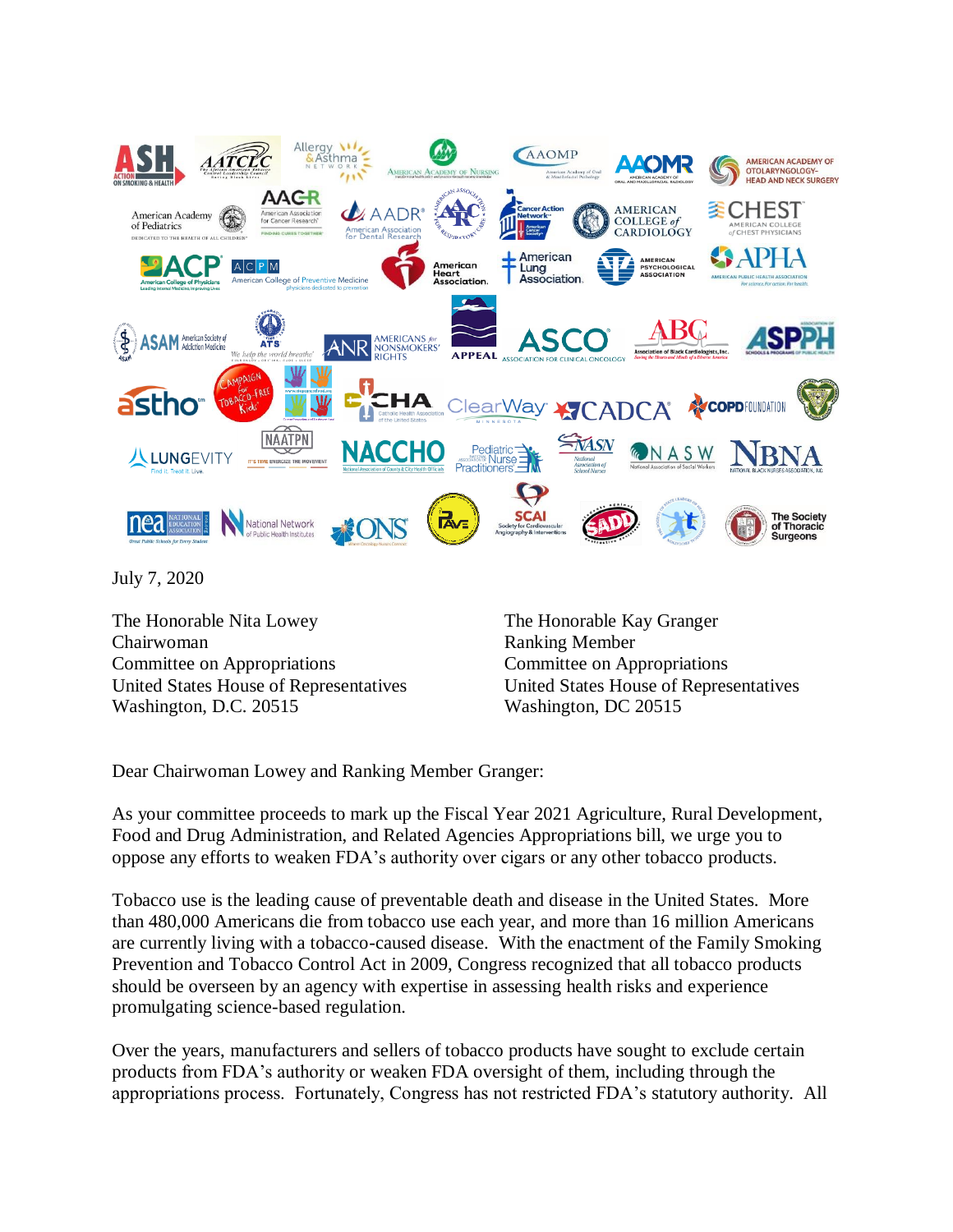tobacco products pose risks to health and should adhere to science-based public health protections. As our nation confronts the COVID-19 pandemic – a pandemic that impacts the lungs and has taken the lives of more than 100,000 Americans – surely now is not the time to weaken FDA oversight of tobacco products.

Manufacturers and sellers of certain types of cigars have argued that their products should not be overseen by FDA despite the agency's determination that there is no appropriate public health justification for exempting them. While cigar smoking is often perceived as an activity of older adults, cigars are popular among youth, particularly high school boys. Cigars are marketed in a wide array of flavors and are often inexpensive, making them especially appealing to youth. Despite industry claims to the contrary, cigar use has serious negative health risks and can lead to lung and heart diseases and numerous types of cancer. FDA has determined that all cigars are potentially addictive and that cigar use leads to approximately 9,000 premature deaths each year.

We urge you to oppose any amendments to weaken FDA's authority over cigars including an amendment that would add language that was adopted during the Energy and Commerce Committee's consideration of H.R. 2339, the Reversing the Youth Tobacco Epidemic Act, that would have exempted certain cigars from having to undergo a public health review by FDA. Our organizations opposed this amendment when it was added to H.R. 2339 because it would restrict an important tool FDA now has to protect public health. Despite our opposition to this amendment, we continued to support the bill because other parts of the legislation – including a prohibition on all flavored tobacco products – would substantially reduce youth tobacco use and greatly benefit public health. That would not be the case if a similar amendment were adopted by this Committee.

In passing the Tobacco Control Act, Congress wisely recognized the addictive and deadly nature of tobacco products and the critical need for manufacturers to demonstrate that new products are "appropriate for the protection of public health." Given their risks to health, no tobacco product should be exempt from FDA product review.

We thank you for not adopting any provisions during consideration of the FY 2020 Agriculture, Rural Development, Food and Drug Administration, and Related Agencies Appropriations bill that would weaken FDA oversight of tobacco products, and we urge you to once again oppose any efforts to exempt cigars or any other tobacco products from FDA oversight during consideration of the FY 2021 bill.

Sincerely,

Action on Smoking & Health African American Tobacco Control Leadership Council Allergy & Asthma Network American Academy of Nursing American Academy of Oral and Maxillofacial Pathology American Academy of Oral and Maxillofacial Radiology American Academy of Otolaryngology- Head and Neck Surgery